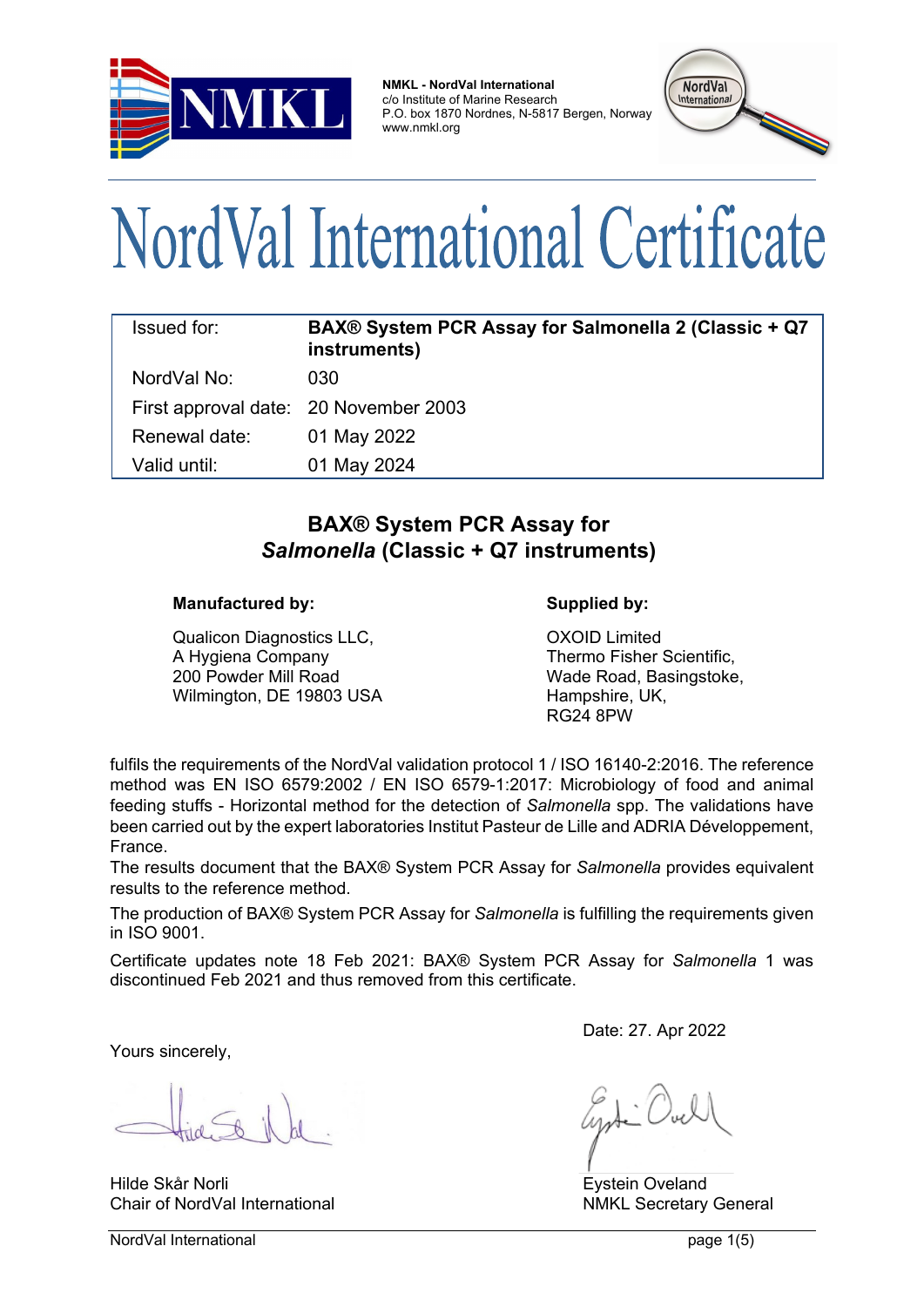

#### **PRINCIPLE OF THE METHOD**

The BAX® System for detection of *Salmonella* is a detection kit using PCR (Polymerase Chain Reaction) technology. The method procedure consists of the following four steps:

- <sup>√</sup> Enrichment
- <sup>√</sup> DNA extraction lysis
- <sup>√</sup> Amplification
- <sup>√</sup> Detection

The Bax® System for detection of Salmonella is targeting a specific bacterial DNA fragment, which is specific for *Salmonella* and which is not present in any other bacteria, and hence is an indicator of the presence of *Salmonella*.

The PCR allows the BAX® System to realize a specific and rapid amplification of the DNA. After the lysis step, the Bax® System cycler/detector is doing both amplification and automated detection.

Enrichment:

- Raw poultry and raw meat (non seasoned): Pre-enrichment: 16 h - 20 h at 37°C in prewarmed BPW (d 1/10)
- Dairy products (except milk powders): Pre-enrichment: 20 h 24 h at 42°C in BPW supplemented with Novobiocin (20 mg/l) (d 1/10)
- Raw meat (seasoned or not) Pre-enrichment: 24 h at 42°C in MP broth
- Raw beef meat (seasoned or not) Pre-enrichment:  $9 h 24 h$  at  $42^{\circ}$ C in prewarmed MP broth
- For other products: Pre-enrichment: 16 h - 20 h at 37°C in BPW (d 1/10) Subculture:  $3 h - 4 h$  in BHI (10 μl BPW/500 μl BHI)

DNA extraction lysis:

- Addition of 5 μL enrichment broth to 200 μL lysis reagent
- 20 minutes at 37°C, 10 minutes at 95°C and Cool at 2-8°C for 5 min

Amplification:

 $\bullet$  transfer 50  $\mu$ L of the lysate in a PCR tube and run the PCR in the automate

Detection:

- The fluorescence is measured directly by the BAX® system, which provides positive or negative results.
- By following the conventional testing methods described in the reference method, including a purification step.
- By streaking the last enriched media on a selective agar plate and by applying the tests described in the reference method on typical colonies. For raw meats enriched in the BAX® System MP media, transfer MP media into RVS (incubation for 24 h ± 3 h at 41.5°C), followed by isolation on *Brilliance*TM Salmonella agar plate and confirmation of typical colonies by a latex test.

#### **FIELD OF APPLICATION**

The method is applicable for the detection of *Salmonella* spp. in a broad range of foods, animal feed and environmental samples.

#### **VALIDATION HISTORY**

Studies have been carried out by Institut Pasteur de Lille in 2002, 2004 and 2006 and by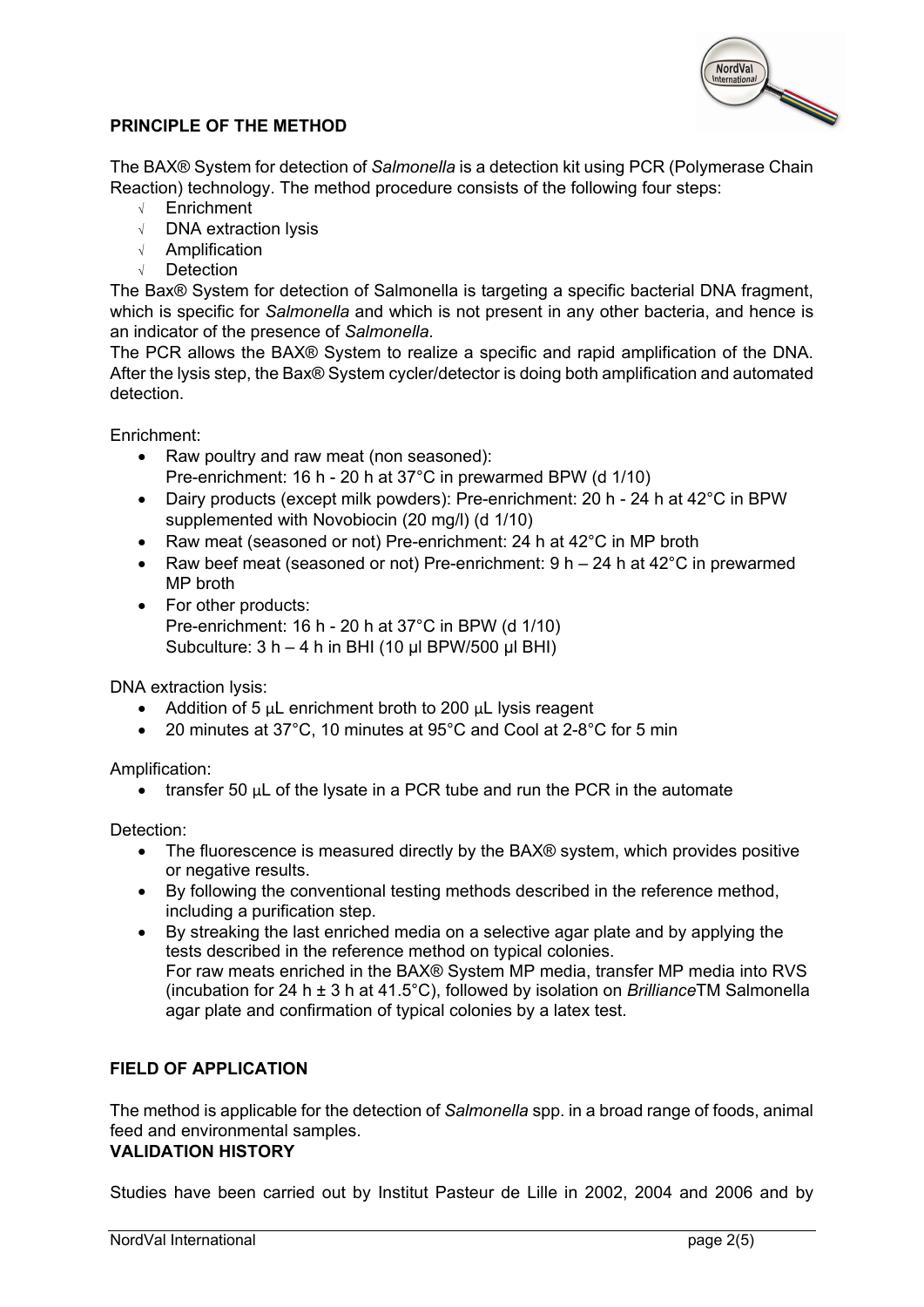

ADRIA Développement, France in 2008-2017. The latest study in 2017/2018 was an extension study for a modification of the software as well as an update to comply with ISO 16140-2:2016. In 2010, a minor modification was performed by adding the hot start functionality to the BAX® Salmonella test kit (then designated BAX® Salmonella 2 test kit). Results have demonstrated, that the modification has no impact on the analytical performances of the kit.

#### **SENSITIVITY STUDY**

A number of products, both naturally and artificially contaminated, have been tested. The matrices tested belong to the following categories: Dairy products, meat, fish, vegetables, pastries, egg products, ready to eat meals, animal feed and environmental samples.

The comparison studies show that there are no significant differences between the results obtained by using this alternative method or the reference method.

A total of 749 samples are included in the study, whereof 539 samples are from the previous validations. The samples were analysed with both the alternative method and the reference method. The results are given in Table 1.

| Category                     | <b>PA</b> | <b>NA</b> | <b>ND</b> | <b>PD</b>   | N   | <b>PPND</b>  | <b>PPNA</b>  | SE <sub>alt</sub> | SE <sub>ref</sub> | <b>RT</b> | <b>FPR</b> |
|------------------------------|-----------|-----------|-----------|-------------|-----|--------------|--------------|-------------------|-------------------|-----------|------------|
|                              |           |           |           |             |     |              |              | (%)               | (%)               | (%)       | (%)        |
|                              |           |           |           |             |     |              |              |                   |                   |           |            |
| Composite                    | 36        | 40        |           | $\mathbf 0$ | 77  | $\mathbf 0$  | $\mathbf{0}$ | 97.3              | 100               | 98.7      | 0          |
| Meat products                | 21        | 33        | 5         | 9           | 68  | 0            | 0            | 85.7              | 74.3              | 79.4      | 0          |
| Dairy products               | 27        | 41        | 1         | 7           | 76  | 0            | $\Omega$     | 97.1              | 80.0              | 89.5      | 0          |
| Vegetables and seafood       | 28        | 35        | 2         | 0           | 65  | 0            | 1            | 93.3              | 100               | 97        | 2.8        |
| Egg products and ingredients | 29        | 50        |           | 0           | 80  | $\mathbf 0$  | $\mathbf{0}$ | 96.7              | 100               | 98.8      | 0          |
| Feed                         | 29        | 36        | 1         | 0           | 66  | $\mathbf{0}$ | $\Omega$     | 96.7              | 100               | 98.5      | 0          |
| Environmental                | 30        | 40        |           | 0           | 71  | $\mathbf 0$  | $\mathbf{0}$ | 96.8              | 100               | 98.6      | 0          |
| Raw meat                     |           |           |           |             |     |              |              |                   |                   |           |            |
| MP 24 h                      | 21        | 33        | 7         | 5           | 66  | 0            | 0            | 78.8              | 84.8              | 81.8      | 0          |
| Raw beef MP 9 h              | 33        | 45        | 6         | 6           | 90  | 0            | $\mathbf 0$  | 86.7              | 86.7              | 86.7      | 0          |
| Raw beef                     |           |           |           |             |     |              |              |                   |                   |           |            |
| MP 24 h                      | 37        | 44        | 2         | 7           | 90  | 0            | 0            | 95.7              | 84.8              | 90.0      | 0          |
| Total, with raw beef MP 9 h  | 254       | 353       | 27        | 25          | 659 | 0            | 1            | 91.8              | 91.2              | 92.1      | 0.3        |
| Total, with raw beef MP 24 h | 258       | 352       | 28        | 21          | 659 | 0            | 1            | 93.2              | 90.9              | 92.6      | 0.3        |

Table 1: Sensitivity study

PA = number of obtained results that are positive with the alternative and the reference method that are confirmed positives

NA = number of obtained results that are negative with both the alternative and the reference method

ND = number of obtained results that are negative with the alternative method and positive with the reference method (false negative)

PD = number of obtained results that are positive with the alternative method and negative with the reference method and confirmed as positive.

PPNA = presumptive positive of the alternative method which after confirmation was found to be negative – the reference method was negative (false positive without confirmation)

PPND = presumptive positive with both method but confirmed as negative

SEalt = sensitivity for the alternative method

SEref = sensitivity for the reference method

RT = relative trueness

FPR = false positive ratio for the alternative method

There were 27 negative deviations (ND); results that were negative with the alternative method and positive with the reference method, which were confirmed as positives. There were 34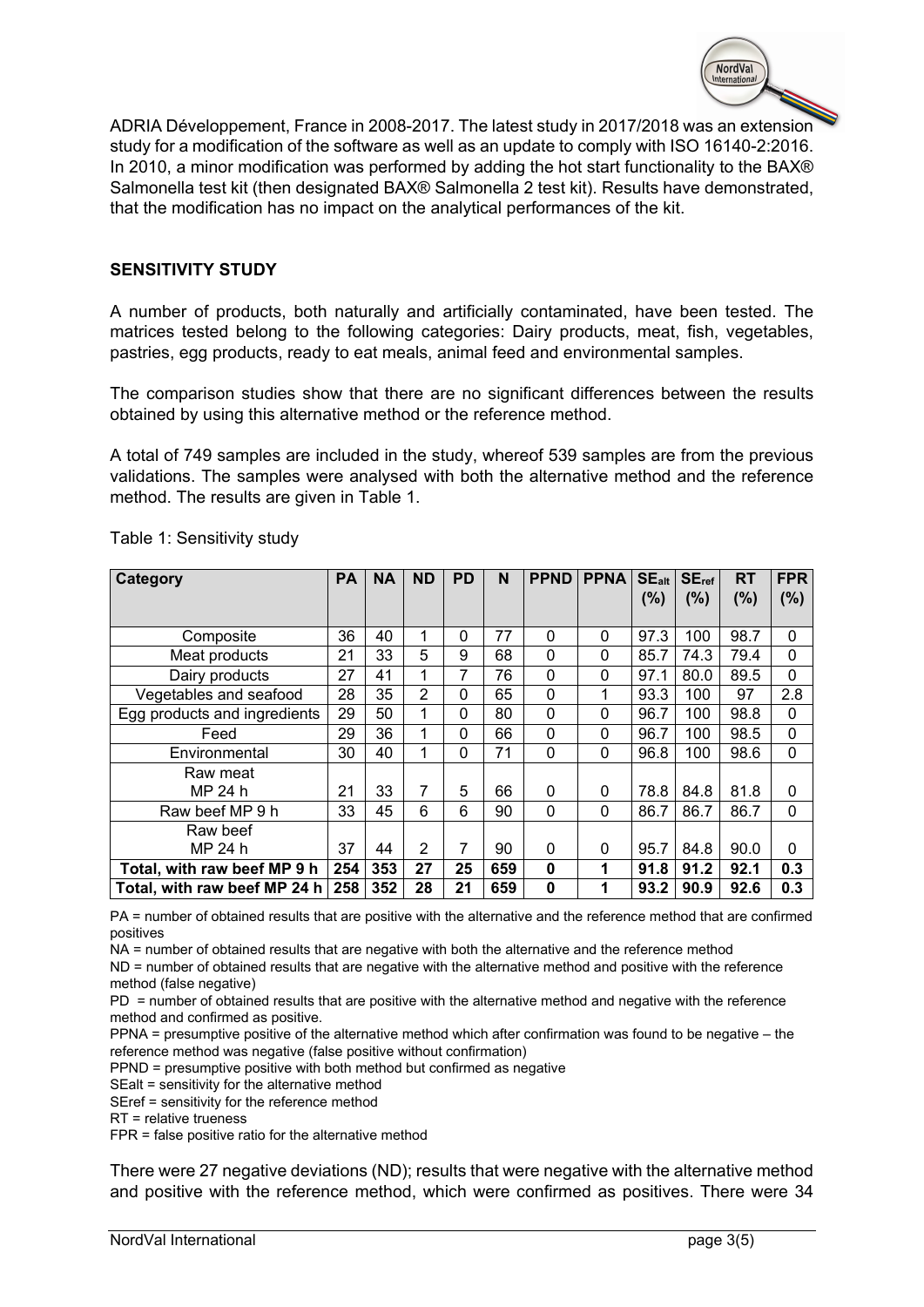

positive deviations (PD), i.e. results that were positive with the alternative method and negative with the reference method*.* Most of the deviations are for meat products. For meat products, the study is unpaired (having different enrichment procedures) and as there are more positive deviations than negative deviations, the acceptance criteria for the difference between ND and PD is fulfilled.

### **Relative level of detection**

One type for the eight different matrix categories were analysed at the different levels

- Level 1: 0 CFU/g or ml,
- Level 2: level necessary to obtain 0 to 50 % positive,
- Level 3: level necessary to obtain 50 to 75 % positive,
- Level 4: level necessary to obtain 100 % positive.

The relative level of detection (RLOD) for the alternative method relative to the reference method should be no more than 2.5 for unpaired studies (different incubation steps) and no more than 1.5 for paired studies. All matrices had satisfactory RLOD.

#### **Level of Detection**

The data used for the calculation of RLOD have been used to calculate an estimate for the level of detection for the alternative method. This has been done by using the *EXCEL program for the estimation of the POD function and the LOD of a qualitative microbiological measurement method* according to Wilrich, C., and P.-Th. Wilrich: AOAC International **92** (2009) 1763 - 1772.

| Protocol 1             | Level<br>cfu / 25g<br>(m <sub>l</sub> ) | Number of<br>positives/<br>replicates | LOD <sub>50</sub><br>(ctu/25g) | $\mathsf{LOD}_{50}$<br>Lower<br>confidence<br>level<br>(ctu/25g) | $LOD_{50}$<br>Upper<br>confidence<br>level<br>(ctu/25g) |
|------------------------|-----------------------------------------|---------------------------------------|--------------------------------|------------------------------------------------------------------|---------------------------------------------------------|
| Raw milk               | $\mathbf 0$                             | 0/6                                   |                                |                                                                  |                                                         |
|                        | 0.5                                     | 2/6                                   |                                |                                                                  |                                                         |
|                        | 0.96                                    | 5/6                                   | 0.7                            | 0.4                                                              | 1.2                                                     |
|                        | 2.00                                    | 5/6                                   |                                |                                                                  |                                                         |
|                        | 2.64                                    | 6/6                                   |                                |                                                                  |                                                         |
| <b>Oysters Seafood</b> | $\mathbf 0$                             | 0/6                                   |                                |                                                                  |                                                         |
|                        | 0.42                                    | 3/6                                   | 0.4                            | 0.2                                                              | 0.7                                                     |
|                        | 0.80                                    | 4/6                                   |                                |                                                                  |                                                         |
|                        | 1.40                                    | 6/6                                   |                                |                                                                  |                                                         |
| Cod fillet             | $\Omega$                                | 0/6                                   |                                |                                                                  |                                                         |
|                        | 0.29                                    | 2/6                                   | 0.2                            | 0.1                                                              | 0.4                                                     |
|                        | 0.40                                    | 5/6                                   |                                |                                                                  |                                                         |
|                        | 0.70                                    | 6/6                                   |                                |                                                                  |                                                         |
| Ground beef            | $\overline{0}$                          | 0/6                                   |                                |                                                                  |                                                         |
|                        | 0.09                                    | 0/6                                   |                                |                                                                  |                                                         |
|                        | 0.18                                    | 1/6                                   | 0.6                            | 0.3                                                              | 1.1                                                     |
|                        | 0.36                                    | 3/6                                   |                                |                                                                  |                                                         |
|                        | 0.90                                    | 5/6                                   |                                |                                                                  |                                                         |
|                        | 2.63                                    | 5/6                                   |                                |                                                                  |                                                         |
| Mayonnaise             | 0                                       | 0/5                                   |                                |                                                                  |                                                         |
| based deli-salad       | 0.70                                    | 8/20                                  | 0.7                            | 0.4                                                              | 1.2                                                     |
|                        | 1.00                                    | 5/5                                   |                                |                                                                  |                                                         |
| Ground pork            | $\mathbf 0$                             | 0/5                                   | 0.8                            | 0.4                                                              | 1.6                                                     |

NordVal International page 4(5)